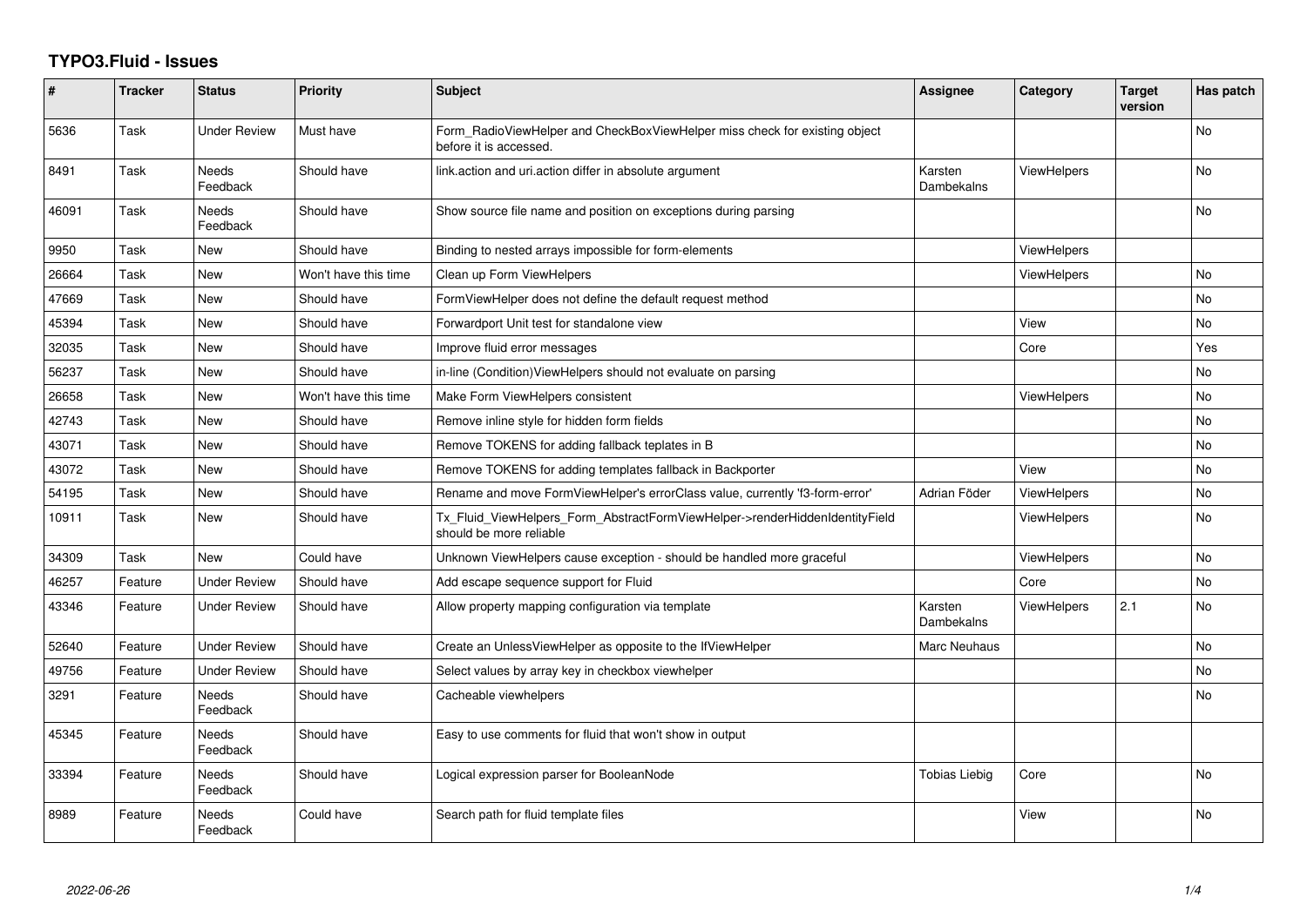| #     | <b>Tracker</b> | <b>Status</b>       | <b>Priority</b> | Subject                                                                                       | <b>Assignee</b>        | Category    | <b>Target</b><br>version | Has patch |
|-------|----------------|---------------------|-----------------|-----------------------------------------------------------------------------------------------|------------------------|-------------|--------------------------|-----------|
| 9005  | Feature        | Accepted            | Could have      | Fluid Template Analyzer (FTA)                                                                 | Sebastian<br>Kurfuerst |             |                          |           |
| 5933  | Feature        | Accepted            | Should have     | Optional section rendering                                                                    | Sebastian<br>Kurfuerst | ViewHelpers |                          | No        |
| 60003 | Feature        | New                 | Should have     | Add required-Attribute to f:form.password                                                     |                        | ViewHelpers |                          | No        |
| 40081 | Feature        | New                 | Should have     | Allow assigned variables as keys in arrays                                                    |                        |             |                          | No        |
| 36410 | Feature        | New                 | Should have     | Allow templates to send arguments back to layout                                              |                        | ViewHelpers |                          | No        |
| 48355 | Feature        | New                 | Could have      | Assign output of viewhelper to template variable for further processing.                      |                        |             |                          |           |
| 46545 | Feature        | New                 | Should have     | Better support for arrays in options of SelectViewHelper                                      |                        |             |                          | No        |
| 60181 | Feature        | New                 | Could have      | Caching mechanism for Fluid Views/Templates                                                   |                        | View        |                          | No        |
| 38130 | Feature        | New                 | Should have     | Checkboxes and multiple select fields should have an assignable default value                 |                        |             |                          | No        |
| 7608  | Feature        | New                 | Could have      | Configurable shorthand/object accessor delimiters                                             |                        | Core        |                          | Yes       |
| 3725  | Feature        | New                 | Could have      | <b>CSS Engine</b>                                                                             | Christian Müller       | ViewHelpers |                          | No        |
| 1907  | Feature        | New                 | Could have      | Default values for view helpers based on context                                              |                        | Core        |                          |           |
| 45153 | Feature        | New                 | Should have     | f:be.menus.actionMenuItem - Detection of the current select option is insufficient            |                        |             |                          | No        |
| 62346 | Feature        | New                 | Could have      | f:comment should have high precende                                                           |                        | Core        | 3.x                      | No        |
| 31955 | Feature        | New                 | Should have     | f:uri.widget                                                                                  |                        | Widgets     |                          | <b>No</b> |
| 10472 | Feature        | New                 | Could have      | Fluid Standalone distribution                                                                 |                        | Core        |                          | No        |
| 4704  | Feature        | New                 | Should have     | Improve parsing exception messages                                                            |                        | Core        |                          |           |
| 37095 | Feature        | New                 | Should have     | It should be possible to set a different template on a Fluid TemplateView inside an<br>action | Christopher<br>Hlubek  |             |                          | No        |
| 51100 | Feature        | New                 | Must have       | Links with absolute URI should have the option of URI Scheme                                  |                        | ViewHelpers |                          | No        |
| 30555 | Feature        | New                 | Could have      | Make TagBuilder more extensible                                                               |                        | Core        |                          | No        |
| 42397 | Feature        | New                 | Should have     | Missing viewhelper for general links                                                          |                        |             |                          | No        |
| 36559 | Feature        | New                 | Could have      | New widget progress bar                                                                       |                        |             |                          | Yes       |
| 60271 | Feature        | New                 | Should have     | Paginate viewhelper, should also support arrays                                               |                        |             |                          | No        |
| 39936 | Feature        | <b>New</b>          | Should have     | registerTagAttribute should handle default values                                             |                        | ViewHelpers |                          | No        |
| 33215 | Feature        | New                 | Should have     | RFC: Dynamic values in ObjectAccess paths                                                     |                        |             |                          | No        |
| 9514  | Feature        | New                 | Should have     | Support explicit Array Arguments for ViewHelpers                                              |                        |             |                          |           |
| 51277 | Feature        | New                 | Should have     | ViewHelper context should be aware of actual file occurrence                                  |                        |             |                          | No        |
| 51239 | <b>Bug</b>     | <b>Under Review</b> | Must have       | AbstractViewHelper use incorrect method signature for "\$this->systemLogger->log()"           | Adrian Föder           | Core        |                          | Yes       |
| 52536 | Bug            | <b>Under Review</b> | Should have     | Errorclass not set if no property-attribute set                                               |                        |             |                          |           |
| 59057 | Bug            | <b>Under Review</b> | Must have       | Hidden empty value fields shoud be disabled when related field is disabled                    | Bastian<br>Waidelich   | ViewHelpers |                          | No        |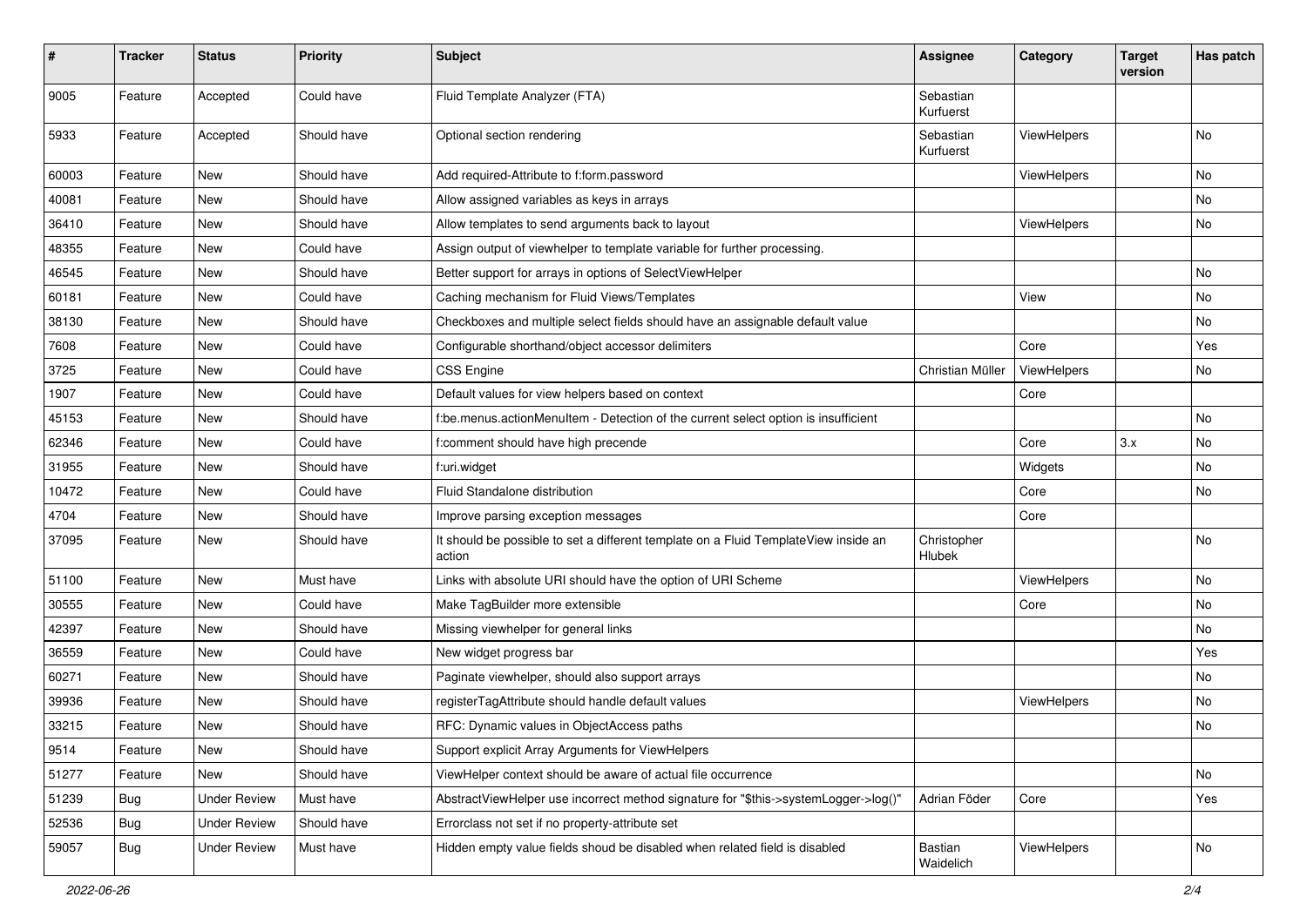| #     | <b>Tracker</b> | <b>Status</b>            | <b>Priority</b> | <b>Subject</b>                                                                                              | <b>Assignee</b>             | Category           | <b>Target</b><br>version | Has patch |
|-------|----------------|--------------------------|-----------------|-------------------------------------------------------------------------------------------------------------|-----------------------------|--------------------|--------------------------|-----------|
| 55008 | <b>Bug</b>     | <b>Under Review</b>      | Should have     | Interceptors should be used in Partials                                                                     | Christian Müller            |                    |                          | No        |
| 40998 | <b>Bug</b>     | <b>Under Review</b>      | Should have     | Missing parent request namespaces in form field name prefix                                                 | Sebastian<br>Kurfuerst      | ViewHelpers        | 1.1.1                    | No        |
| 53806 | <b>Bug</b>     | <b>Under Review</b>      | Should have     | Paginate widget maximumNumberOfLinks rendering wrong number of links                                        | Bastian<br>Waidelich        | Widgets            |                          | No        |
| 34682 | Bug            | <b>Under Review</b>      | Should have     | Radio Button missing checked on validation error                                                            |                             | <b>ViewHelpers</b> |                          | <b>No</b> |
| 65424 | Bug            | <b>Under Review</b>      | Should have     | SelectViewHelper must respect option(Value Label)Field for arrays                                           |                             | ViewHelpers        |                          | <b>No</b> |
| 44234 | Bug            | Under Review             | Should have     | selectViewHelper's sorting does not respect locale collation                                                |                             | <b>ViewHelpers</b> | 2.1                      | <b>No</b> |
| 47006 | <b>Bug</b>     | Under Review             | Should have     | widget identifier are not unique                                                                            |                             |                    |                          | <b>No</b> |
| 50888 | <b>Bug</b>     | <b>Under Review</b>      | Should have     | WSOD by changing name of section and if Fluid caches are generated                                          |                             |                    |                          | No        |
| 36662 | Bug            | Needs<br>Feedback        | Should have     | Checked state isn't always correct when property is collection                                              | Kevin Ulrich<br>Moschallski | ViewHelpers        | 1.1.1                    | No        |
| 46289 | Bug            | <b>Needs</b><br>Feedback | Should have     | Enable Escaping Interceptor in XML request format                                                           |                             | View               | 2.0.1                    | <b>No</b> |
| 58862 | Bug            | Needs<br>Feedback        | Should have     | FormViewHelper doesn't accept NULL as value for \$arguments                                                 | Bastian<br>Waidelich        | <b>ViewHelpers</b> |                          | Yes       |
| 33628 | Bug            | Needs<br>Feedback        | Must have       | Multicheckboxes (multiselect) for Collections don't work                                                    | Christian Müller            | ViewHelpers        |                          | <b>No</b> |
| 28551 | Bug            | Accepted                 | Should have     | (v4) backport VHTest                                                                                        | Sebastian<br>Kurfuerst      |                    |                          | <b>No</b> |
| 28554 | Bug            | New                      | Should have     | (v4) implement feature flag to disable caching                                                              |                             |                    |                          | No        |
| 28550 | Bug            | New                      | Should have     | (v4) make widgets cacheable, i.e. not implement childnodeaccess interface                                   |                             |                    |                          | No        |
| 28552 | Bug            | New                      | Should have     | (v5) write ViewHelper test for compiled run; adjust functional test to do two passes<br>(uncached & cached) |                             |                    |                          | No        |
| 12863 | Bug            | New                      | Should have     | Attributes of a viewhelper can't contain a '-'                                                              | Sebastian<br>Kurfuerst      | Core               |                          | <b>No</b> |
| 30937 | <b>Bug</b>     | New                      | Should have     | CropViewHelper stringToTruncate can't be supplied so it can't be easily extended                            |                             | <b>ViewHelpers</b> |                          | Yes       |
| 54284 | <b>Bug</b>     | New                      | Should have     | Default Option for Switch/Case VH                                                                           |                             | <b>ViewHelpers</b> |                          | <b>No</b> |
| 13045 | <b>Bug</b>     | New                      | Should have     | Entity decode of strings are different between if-conditions and output of variable                         |                             |                    |                          |           |
| 49600 | Bug            | <b>New</b>               | Should have     | f:form tag shown as a HTML on frontend                                                                      |                             | <b>ViewHelpers</b> |                          | <b>No</b> |
| 58921 | Bug            | New                      | Should have     | f:form.* VHs crash if NOT inside f:form but followed by f:form                                              |                             |                    |                          | No        |
| 37619 | Bug            | New                      | Should have     | Fatal Error when using variable in name attribute of Section ViewHelper                                     |                             | <b>ViewHelpers</b> |                          | No        |
| 49038 | <b>Bug</b>     | New                      | Must have       | form select does not select the first item if prependOptionValue is used                                    |                             |                    |                          | No        |
| 8648  | <b>Bug</b>     | New                      | Should have     | format.crop ViewHelper should support all features of the crop stdWrap function                             |                             | ViewHelpers        |                          | No        |
| 58983 | <b>Bug</b>     | New                      | Should have     | format.date does not respect linebreaks and throws exception                                                |                             |                    |                          | No        |